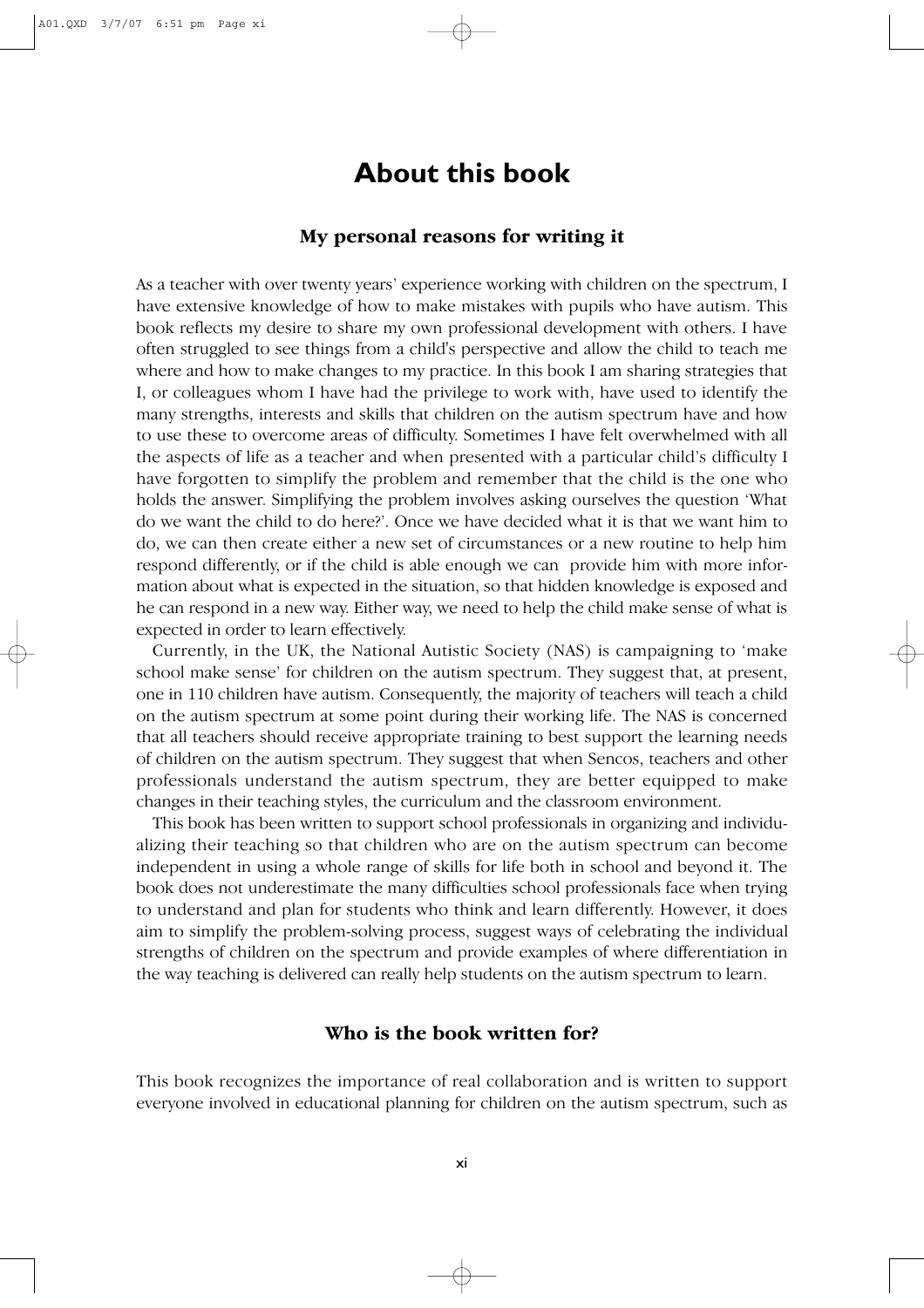Senco's, teachers, teaching assistants (TAs), speech therapists, parents and those in positions of care or advocacy, and of course the children themselves.

Parents can be a great source of information and insight into the way a child usually responds. When teachers and teaching assistants build reciprocal trust and communication with parents, along with other professionals, a strong team is created, and no single member of that team needs to feel under stress to know *all* the answers, or always have the right strategies to draw on. This book often refers directly to 'teachers and teaching assistants' but is written to support **all** those concerned about helping children to learn.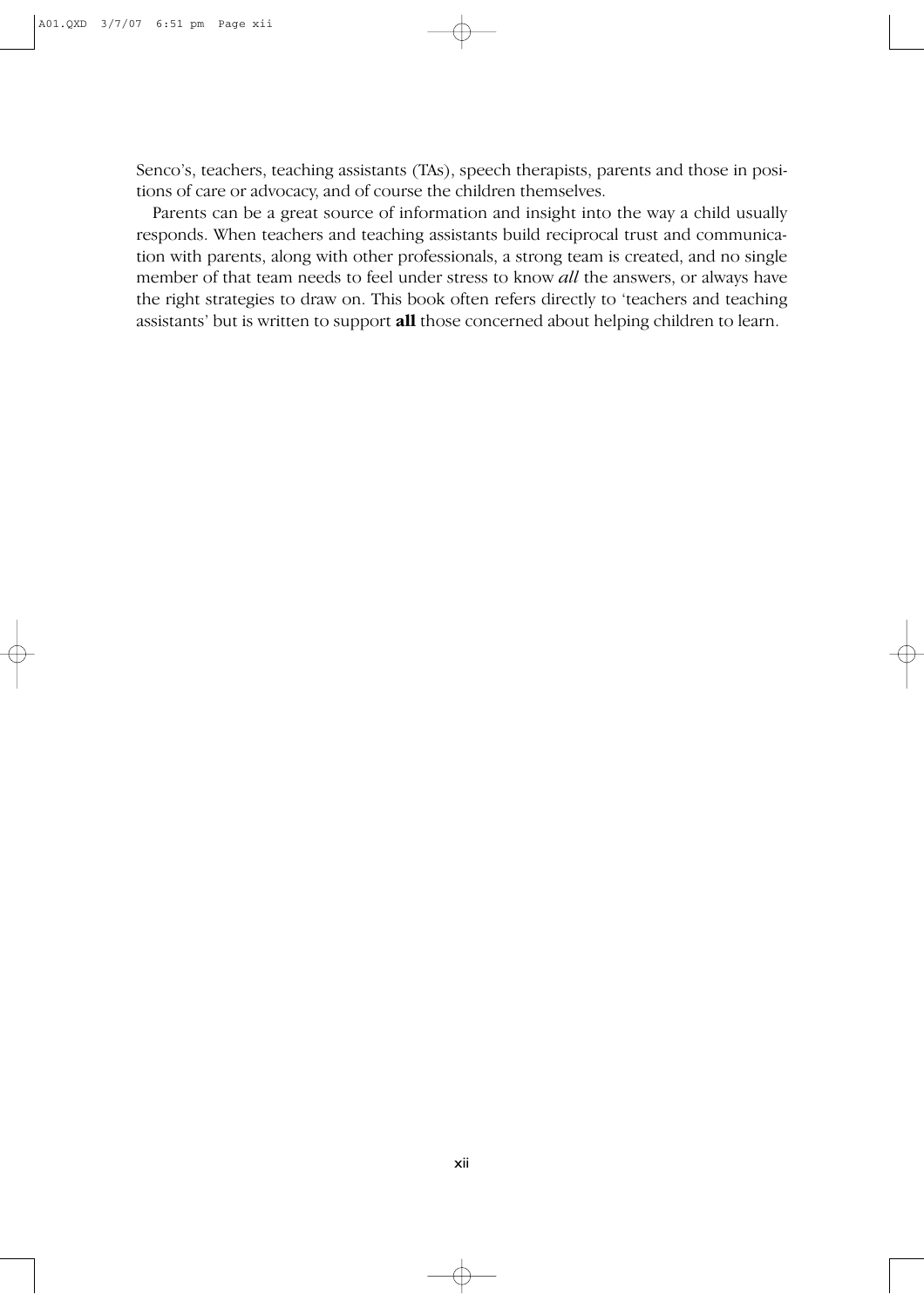# **How to use this book**

The content of the book looks at how teachers and teaching assistants can make changes to their own professional skills and knowledge, as well as the classroom environment in terms of the timetable information, working systems, clear tasks and curriculum balance as well as contributing towards whole-school support systems in order that each student on the autism spectrum has an effective education programme.

The book considers examples of practice in a variety of school settings and also provides case study examples of children who are functioning at a variety of levels in terms of their cognitive abilities and their degree of autism. The reader can therefore gain a good overall understanding of autism and the issues which arise in teaching and learning across the spectrum, but can also focus and apply sections of the book which are specific to their own professional, student or setting needs.

Each chapter presents subheadings to show the key areas being covered in the chapter. Some of the main sections have interactive exercises within them to help readers consider their own thoughts, or which can be used by Sencos, or others involved in providing professional development in understanding and teaching children with autism. A brief outline of the chapters is given below.

# **1 Interpreting autism as a triad of opportunity**

Chapter 1 provides an overview of the three key areas of difficulty which define autism, known as the triad of impairment. The chapter looks at the range of responses that children present, so as to provide teachers and teaching assistants with a wider framework for understanding the spectrum. The chapter sets the scene and encourages us to see our role as a dual interpreter, firstly translating autism for colleagues and then interpreting social cues for children on the autism spectrum. It also focuses on understanding each individual child's unique presentation of autism. Readers can use the content of this chapter to consider how, by modifying their own interactions and communication when teaching, they can help children with autism to feel more relaxed and ready to learn. The chapter suggests that professionals interpret the triad of impairment as a triad of opportunity, using an understanding of autism to interact and teach more effectively.

### **2 The autism-friendly professional**

This chapter focuses on the professionals who work with children on the autism spectrum. It looks at how a knowledge of autism, and of individual differences in the presentation of autism, can enable readers to be empathetic and insightful professionals. The chapter considers the expectations professionals have of themselves and those that students and parents may have of them. Readers can use this chapter to reflect on the roles they play in supporting and teaching children on the autism spectrum. The chapter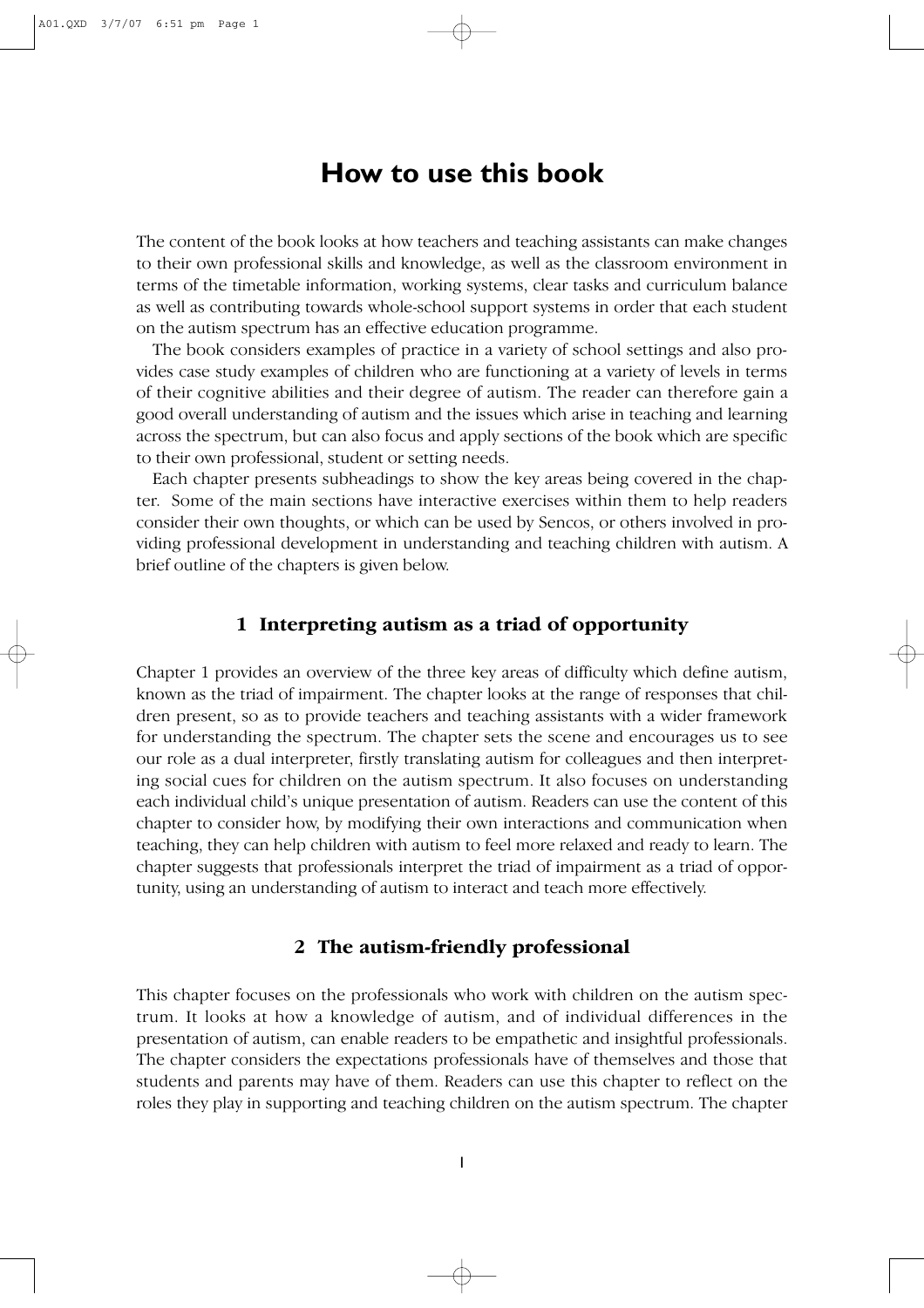#### HELPING CHILDREN WITH AUTISTIC SPECTRUM DISORDERS TO LEARN

considers the difficulties, dilemmas and rewards of these roles and encourages us to take the opportunity to evaluate our own development as professionals who understand autism and its implications for teaching and learning. Readers can also use the chapter to reflect on the support mechanisms they may need to decrease stress and focus on enabling children on the autism spectrum to learn.

# **3 Making sense of changes and transitions**

Everyone experiences changes occurring in their daily lives on a large or small scale. Consequently we all recognize that 'changes' can happen in a number of forms and demand different responses from us.

This chapter considers in depth one particular area of difficulty for children on the autism spectrum, understanding and accepting changes in daily routines and situations. This chapter considers how 'a change is only a change' if you recognize it as such and discusses the complexities of individual responses to 'change', which can cause real stress for children on the autism spectrum. Strategies are suggested for helping children to perceive change differently, or understand and accept change.

## **4 Structuring a meaningful classroom**

'Making sense of the classroom' considers what we mean by structured teaching and how this approach can help to make the classroom make sense. It considers how teachers and teaching assistants can learn most from observing and listening to each individual about what helps him learn. Readers can use this chapter to focus on where and how they can make small adjustments to differentiate learning, clarify expectations and organize the classroom day, using timetables and working systems which the child can use to give him predictability but which teachers and teaching assistants can also use to teach flexibility and independence.

## **5 Behaviour; simplifying the problem-solving process**

This chapter considers how some children on the autism spectrum communicate their frustrations through their behaviour. It focuses on the ways in which teachers and TAs can support themselves and other colleagues through the problem-solving process and can use simple questions to try and formulate a clear strategy for resolving challenging behaviour. The chapter considers how stress manifests itself through behaviour and how this can affect both pupils on the autism spectrum and those that work with them. The chapter suggest the use of an approach referred to as SPACE (Stress, Prevention, Action, Calming Environments and Extras) as a means of distancing both the pupil and the staff from the challenging behaviour.